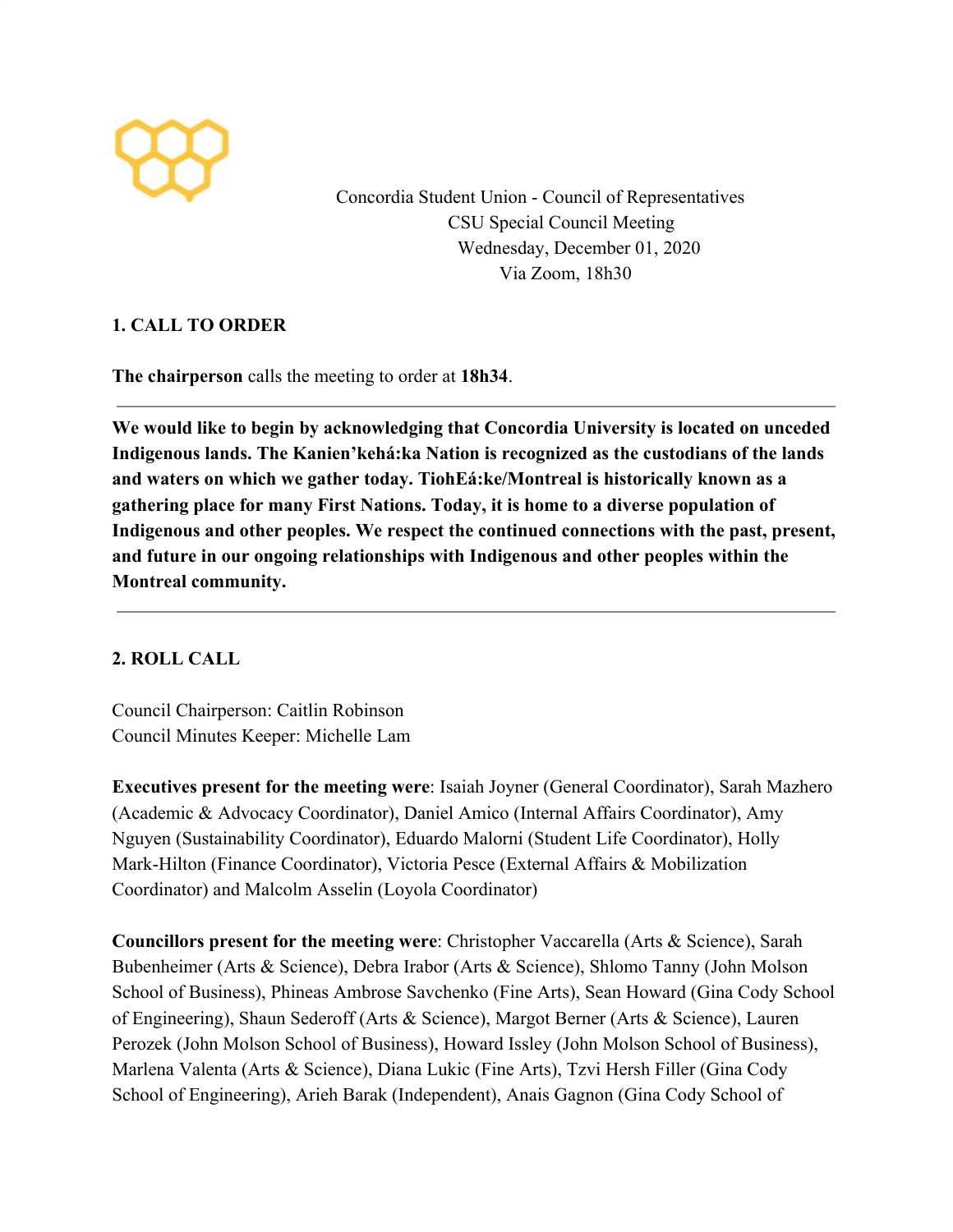Engineering), Jarrad Haas (Fine Arts), Chealsea Okankwu (John Molson School of Business), Matthew Benzrihem (Arts & Science), S Shivaane (Arts & Science), Jeremya Deneault (John Molson School of Business),

### **Executives absent for the meeting were: N/A**

**Councillors absent for the meeting were**: Roman Zelensky (Arts & Science), Yasmine Yahiaoui (Arts & Science), Harrison Kirshner (John Molson School of Business), Zachary Williams (Independent), Alexander Stojda (Gina Cody School of Engineering), James Hanna (Gina Cody School of Engineering), Wyatt Niblett-Wilson (John Molson School of Business), Brandon Grimaldi (Arts & Science), Nicole Nashen (Arts & Science)

# **3. PERMISSION FOR CSU HR FIRM TO REVIEW DECISION**

**Margot Berner** motions to enter closed sessions with Walter and Robert invited. Seconded. Motion passes.

**Daniel Amico** presents the following motion. Seconded by **Margot Berner**. Motion passes. *WHEREAS* the CSU'S Judicial Board has rendered a majority decision on November 21st, 2020 in the matters involving :

1. Councilor Hersh Filler V. Academic and Advocacy Coordinator Sarah Mazhero & General Coordinator Isaiah Joyner; and

2. Councilor Matthew Benzrihem V. General Coordinator Isaiah Joyner;

*WHEREAS* the Judicial Board's majority decision of November 21st, 2020 was rendered under the certain provisions of the CSU's Code of Conduct;

*WHEREAS*, under section 7 of the Code of Conduct, the Respondent and the Complainant have a right to appeal the decision within 10 business days of the transmission of the final decision; *WHEREAS* Complainant-Respondent Sarah Mazhero has exercised her right of appeal of the decision of the Judicial Board within the prescribed delay provided for at section 7 of CSU's Code of Conduct;

*WHEREAS*, in accordance with section 7 of CSU's Code of Conduct, it is required for the CSU to appoint a Third Party Ombudsperson, namely to decide if there are sufficient grounds for appeal and, if applicable, to review the decision of the Judicial Board;

*WHEREAS* the CSU's Code of Conduct defines that the Third-Party Ombudsperson is "A neutral third party who is well versed in all Concordia Student Union documentation and is duly appointed by Council for the purposes outlined in this Code in order to investigate and resolve complaints."

*WHEREAS* the CSU wishes to appoint the law firm of Robinson, Sheppard, Shapiro, LLP to act as the Third-Party Ombudsperson in the context of the appeal of the decision;